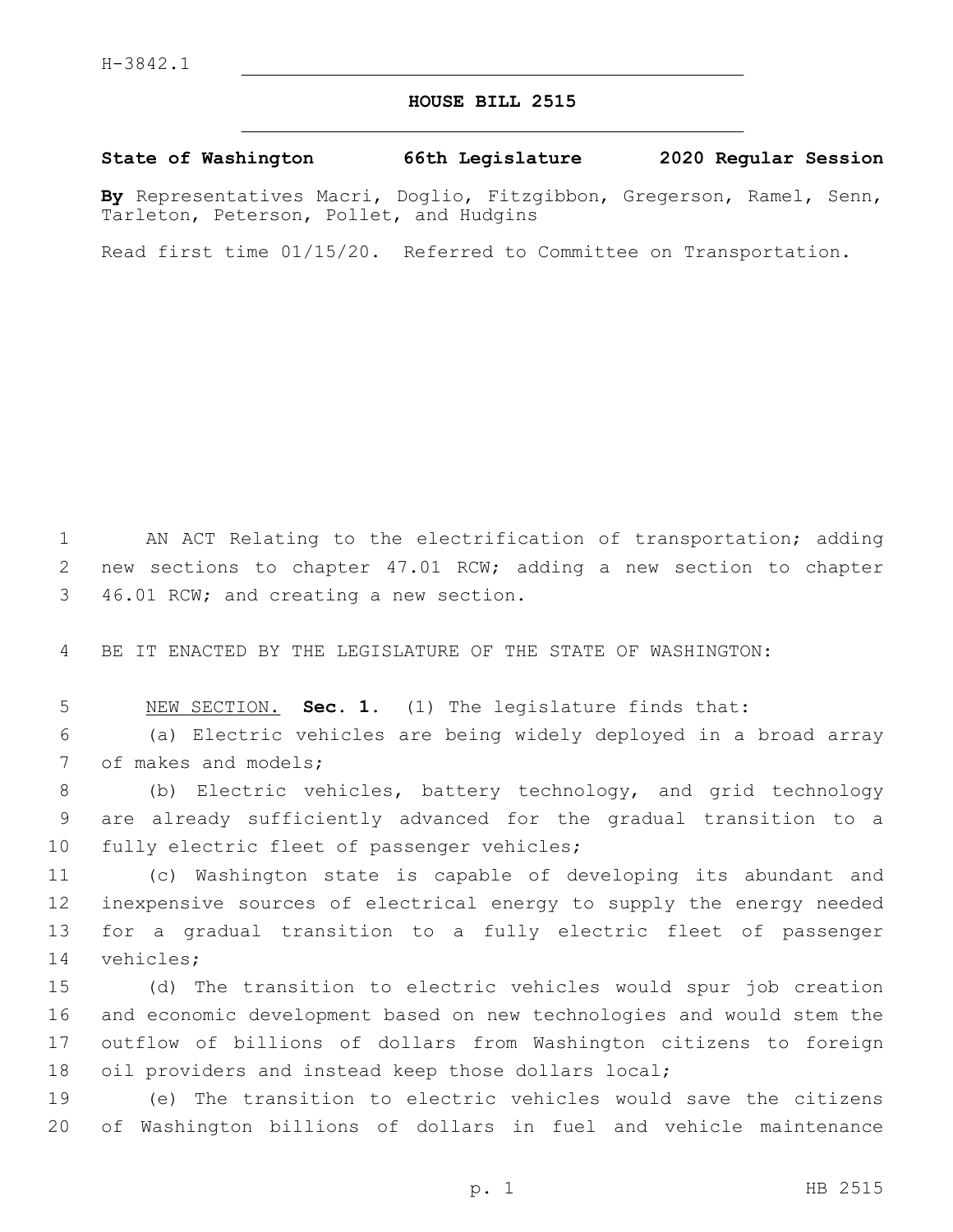costs each year, which savings could then flow into the local 2 economy;

 (f) The transition to electric vehicles could benefit underserved communities by providing mobility options that have lower lifecycle costs and reduced emissions that address higher levels of pollution, and by enabling greater utilization of low-income programs offered by 7 utilities;

 (g) The transition to electric vehicles would reduce the dripping of toxic liquids on Washington roadways and save funds spent on 10 stormwater pollution mitigation;

 (h) The transition to electric vehicles would substantially reduce volumes of petroleum and motor oil released from motor vehicles into Puget Sound and other waterways, reducing a significant threat to chinook salmon, orcas, and other marine life;

 (i) The transition to electric vehicles would substantially reduce volumes of petroleum and motor oil released at fueling stations, thereby reducing the escape of toxic vapors during fueling and also reducing soil and water contamination, both of which pose threats to health and safety, especially in the vicinity of fueling 20 stations;

 (j) The transition to electric vehicles would substantially reduce noise pollution, especially in enclosed areas such as parking garages and on busy roads, and would increase property values along 24 busy roads and highways;

 (k) Electric vehicles benefit from a network effect, whereby the utility of drivers' electric vehicles increases as more electric vehicles come onto the roads, including increased utilization of utility generating assets and stronger market signals to charging 29 station developers;

 (l) For all Washington citizens to fully enjoy the benefits of an electrified transportation system, electric vehicles must become the 32 dominant mode of transportation in the state; and

 (m) Exercising a leadership role in the deployment of electric vehicles will benefit Washington's economy, communities, technology 35 centers, financial institutions, and businesses.

 (2) It is the intent of the legislature that the state transportation commission develop a plan and rules to ensure that all 2030 model year and later passenger and light duty vehicles sold or registered in the state be electric, in a manner that minimizes costs and maximizes benefits for Washington's economy, improves and

p. 2 HB 2515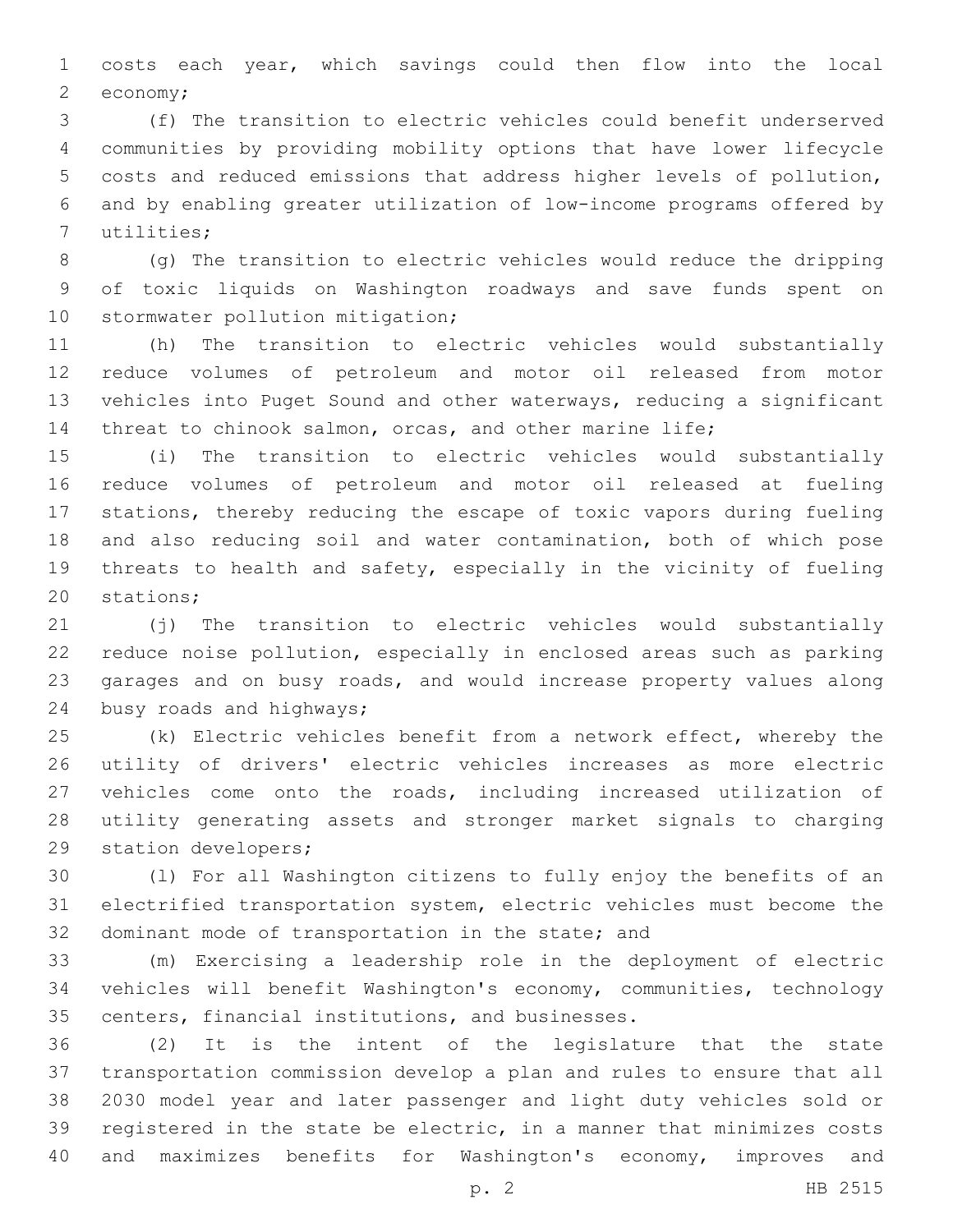modernizes Washington's energy infrastructure, and maintains electric 2 system reliability.

 NEW SECTION. **Sec. 2.** The definitions in the section apply throughout sections 3 through 5 of this act unless the context clearly requires otherwise.

 (1) "2030 requirement" refers to the requirement that all privately owned and publicly owned passenger and light duty vehicles of model year 2030 or later sold or registered in Washington state be 9 electric vehicles.

 (2) "Electric vehicle" means a vehicle that uses chemical energy stored in rechargeable battery packs, and electric motors and motor controllers instead of internal combustion engines for propulsion. "Electric vehicle" includes hydrogen fuel cell electric vehicles, which are vehicles that use a fuel cell, instead of a battery, or in combination with a battery or supercapacitor, to power their on-board 16 electric motor.

 (3) "Passenger and light duty vehicles" are on road motor vehicles with a scale weight of up to ten thousand pounds. "Passenger and light duty vehicles" does not include emergency services 20 vehicles.

 (4) "Transition period" refers to the period beginning January 1, 22 2021, and ending December 31, 2040.

 NEW SECTION. **Sec. 3.** (1) On or before September 1, 2021, the commission shall complete a scoping plan for achieving the 2030 requirement.

 (2) In developing the scoping plan, the commission shall consult with all state agencies with jurisdiction over passenger and light duty vehicles, including the department of ecology, the department of licensing, the department of transportation, and the Olympic, Northwest, Puget Sound, Southwest, Yakima, Benton, and Spokane clean 31 air agencies.

 (3) In developing the scoping plan, the commission may assume that the technology available through 2030 is substantially similar to the state of the art of vehicle technology as it exists at the time of the writing of the plan. In developing its cost-analysis framework, the commission may rely on reasonable cost assumptions regarding the cost of implementing electric vehicle technology based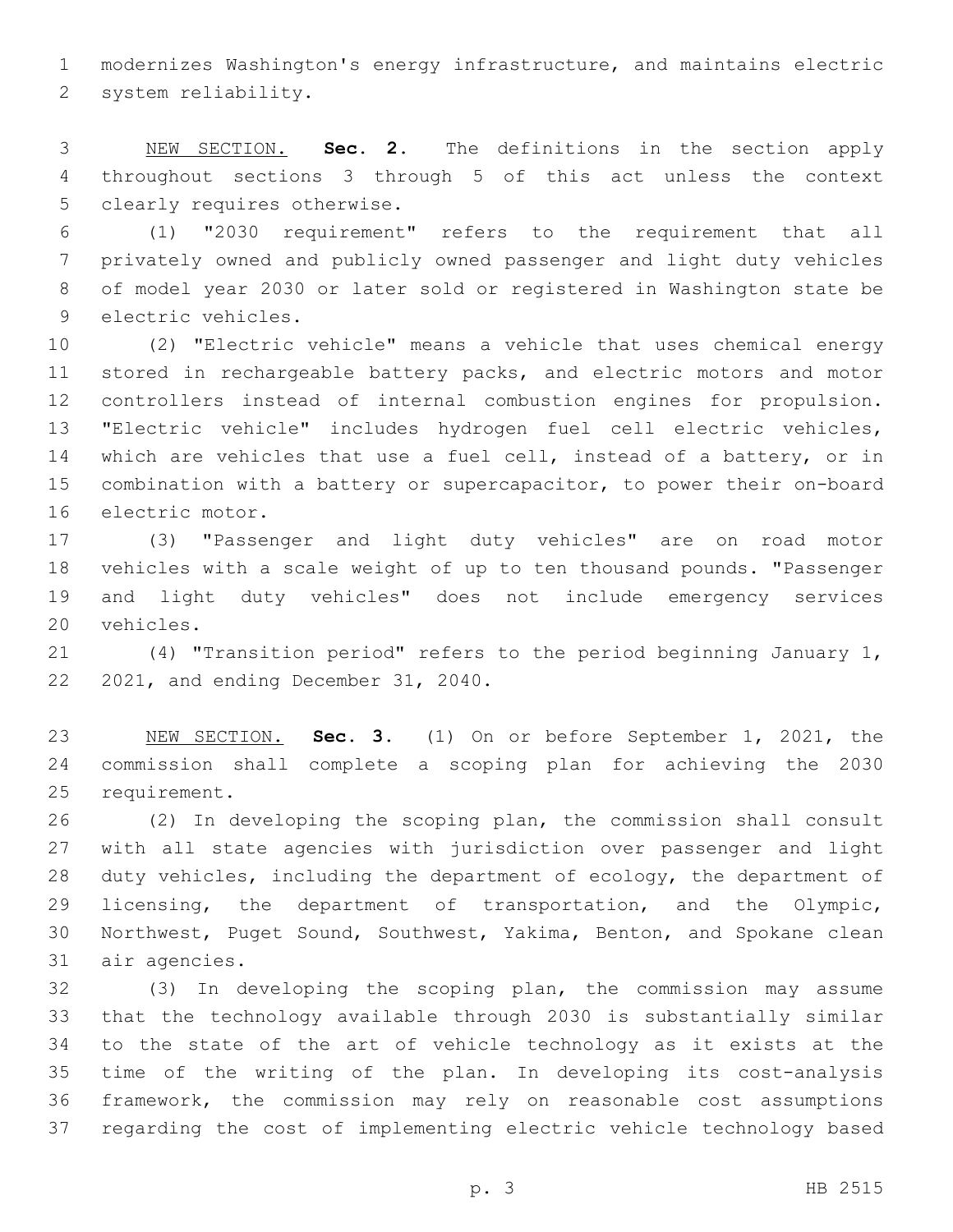on anticipated economies of scale, technology learning curves, and other generally accepted cost estimating techniques.

 (4) The scoping plan must include, without limitation, the following elements with regard to the 2030 requirement:

 (a) Predicted number of new and used electric vehicles and internal combustion engine vehicles registered in Washington each 7 year during the transition period;

 (b) Predicted number, type, year of installation, and location profile of electric vehicle fueling stations needed to provide prompt, efficient, and cost-effective fueling of electric vehicles during the transition period, and predicted yearly investments 12 required to build out such fueling stations;

 (c) An analysis of the electrical generation, transmission, and distribution upgrades and build-out required to provide prompt and efficient fueling of electric vehicles in Washington during the transition period, and predicted yearly and aggregate investment 17 required to implement said upgrades;

 (d) An analysis of the purchase price differential of new electric vehicles and internal combustion engine passenger and light 20 duty vehicles during the transition period;

 (e) An analysis of the predicted total cost of ownership of electric vehicles and internal combustion engine passenger and light 23 duty vehicles during the transition period;

 (f) An analysis of yearly job gains and losses during the transition period that would result from the 2030 requirement;

 (g) An analysis of the effect of the 2030 requirement during the transition period on state transportation revenues, and recommendations as to alternative sources of revenues to replace gas 29 tax revenues;

 (h) Predicted yearly decrease in gasoline and diesel sales in Washington resulting from the implementation of the 2030 requirement, and the resulting dollars retained in Washington that would have 33 otherwise been expended elsewhere;

 (i) Analysis of impacts of the 2030 requirement on equity for low-income persons, and strategies for maximizing equity in 36 implementation of the 2030 requirement;

 (j) Assessment of potential impacts from developments in autonomous and shared services that would impact passenger vehicle operations and subsequent charging infrastructure deployment; and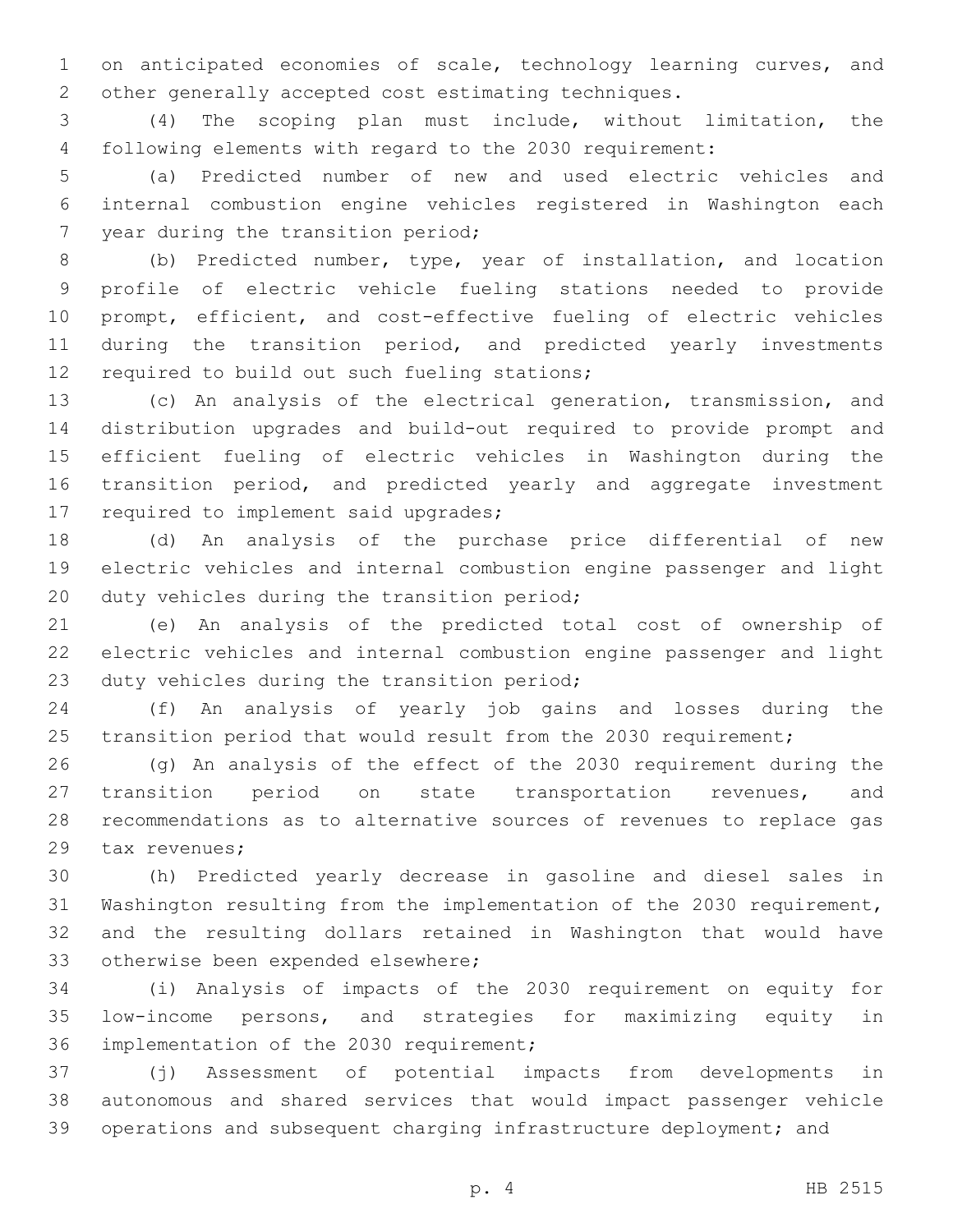(k) Recommendations for the state in effective coordination with neighboring provincial and state jurisdictions to ensure infrastructure investments are coordinated, sufficient, and accessible to ensure an enduring, cost-effective, and adaptive 5 transition.

 (5) In developing the scoping plan, the commission shall consider all relevant information pertaining to vehicle electrification 8 programs in other states, localities, and nations.

 (6) The commission shall analyze the potential costs and potential economic and noneconomic benefits to Washington's economy of implementing the 2030 requirement, using the best available 12 scientific and economic models.

 (7) The commission shall conduct a series of public workshops to provide interested parties an opportunity to comment on the scoping plan, especially including disadvantaged and low-income communities, 16 and communities of color.

 (8) The commission shall update its scoping plan for achieving 18 the 2030 requirement in 2025 and 2028.

 (9) The commission shall submit copies of its 2022 scoping plan, and the 2025 and 2028 updates to the scoping plan, to the standing committees of the legislature with jurisdiction over transportation 22 issues, consistent with RCW 43.01.036.

 NEW SECTION. **Sec. 4.** (1) On or before January 1, 2024, the commission, in coordination with appropriate state agencies, shall adopt rules, consistent with the scoping plan created pursuant to section 3 of this act, that require that all passenger and light duty vehicles of model year 2030 or later sold or registered in Washington state be electric vehicles.

 (2) In adopting regulations pursuant to this section, in furtherance of achieving the 2030 requirement for ensuring new vehicles sold in the state are electric vehicles, the commission 32 shall:

 (a) Design the regulations in a manner that maximizes equity and total benefits to the state of Washington, while minimizing costs and 35 risks;

 (b) Minimize the administrative burden of implementing and 37 complying with these regulations;

 (c) Rely upon the best available economic and scientific information and its assessment of existing and projected

p. 5 HB 2515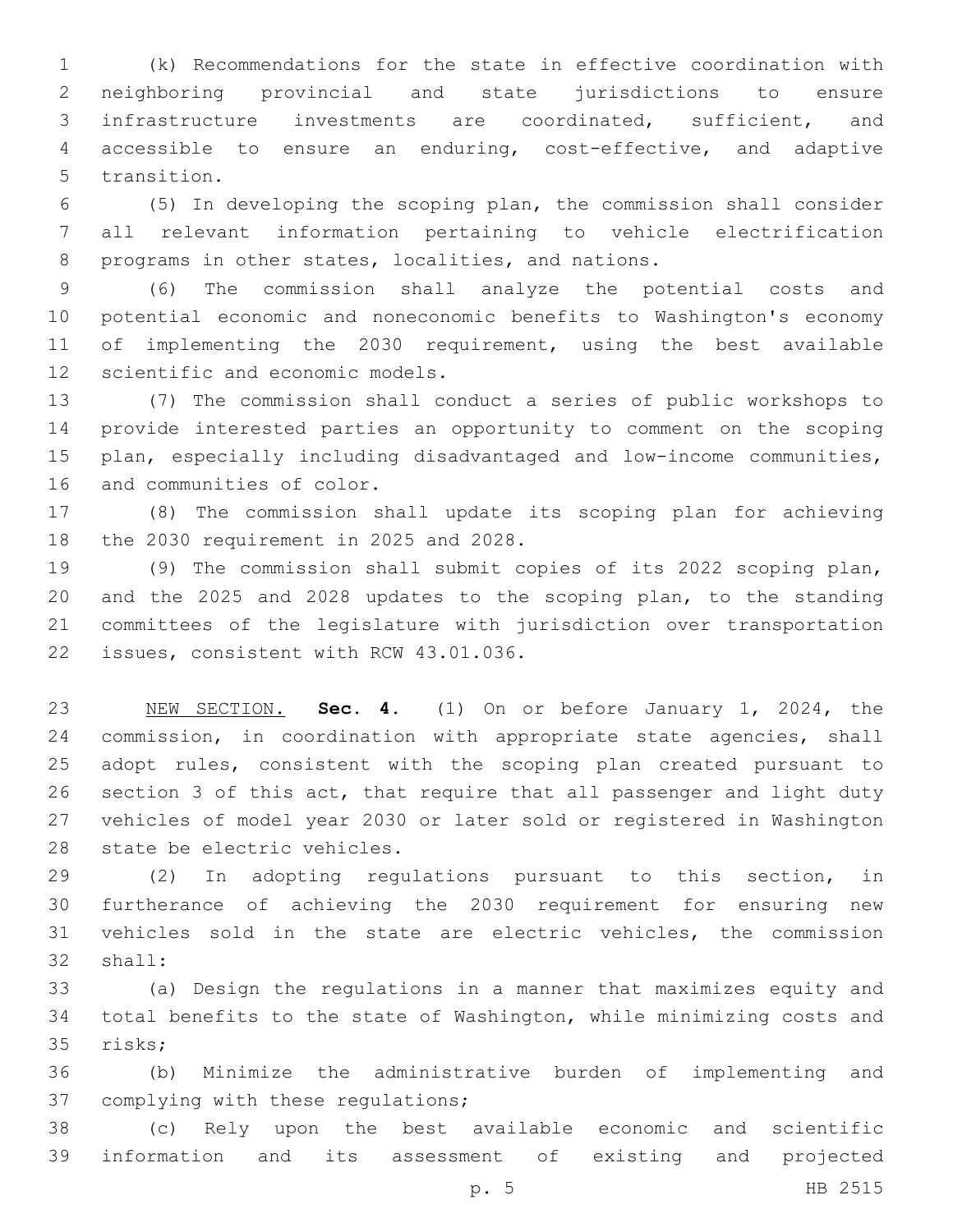technological capabilities when adopting the regulations required by 2 this section;

 (d) Consult with the utilities and transportation commission, investor-owned utilities, public utility districts, and municipal utilities in the development of the regulations insofar as they affect electricity providers in order to minimize duplicative or 7 inconsistent regulatory requirements; and

 (e) Revise rules adopted pursuant to this section and adopt additional rules to accelerate or otherwise facilitate the intent of 10 this chapter.

NEW SECTION. **Sec. 5.** The commission shall:

 (1) By no later than August 31, 2020, convene an advisory committee, of at least nine members, appointed by a majority vote of the commission, to advise it in developing the scoping plan and inform the rule-making process. The advisory committee shall be composed of representatives from communities in the state who are likely to experience the greatest benefits or disadvantages as a result of this act including, but not limited to, rural communities, 19 communities of color, and low-income communities;

 (2) Appoint the advisory committee members from nominations received from community groups and other stakeholders;

 (3) Appoint an economic and technology advancement advisory committee to advise it on activities that will facilitate investment in and implementation of technological research and development opportunities including, but not limited to, identifying new technologies, research, demonstration projects, funding 27 opportunities, developing state, national, and international partnerships and technology transfer opportunities, and identifying and assessing research and advanced technology investment and incentive opportunities that will assist in shifting to electric vehicles. This committee may also advise the commission on state, regional, national, and international economic and technological 33 developments related to electric vehicles;

 (4) Consult with other states, the federal government, and other nations to identify the most effective strategies and methods to provide adequate electric fueling infrastructure and meet other needs created by the conversion to electric vehicles; and

 (5) Use the advisory committee recommendations and consultations with other entities in developing the scoping plan and adopting rules

p. 6 HB 2515